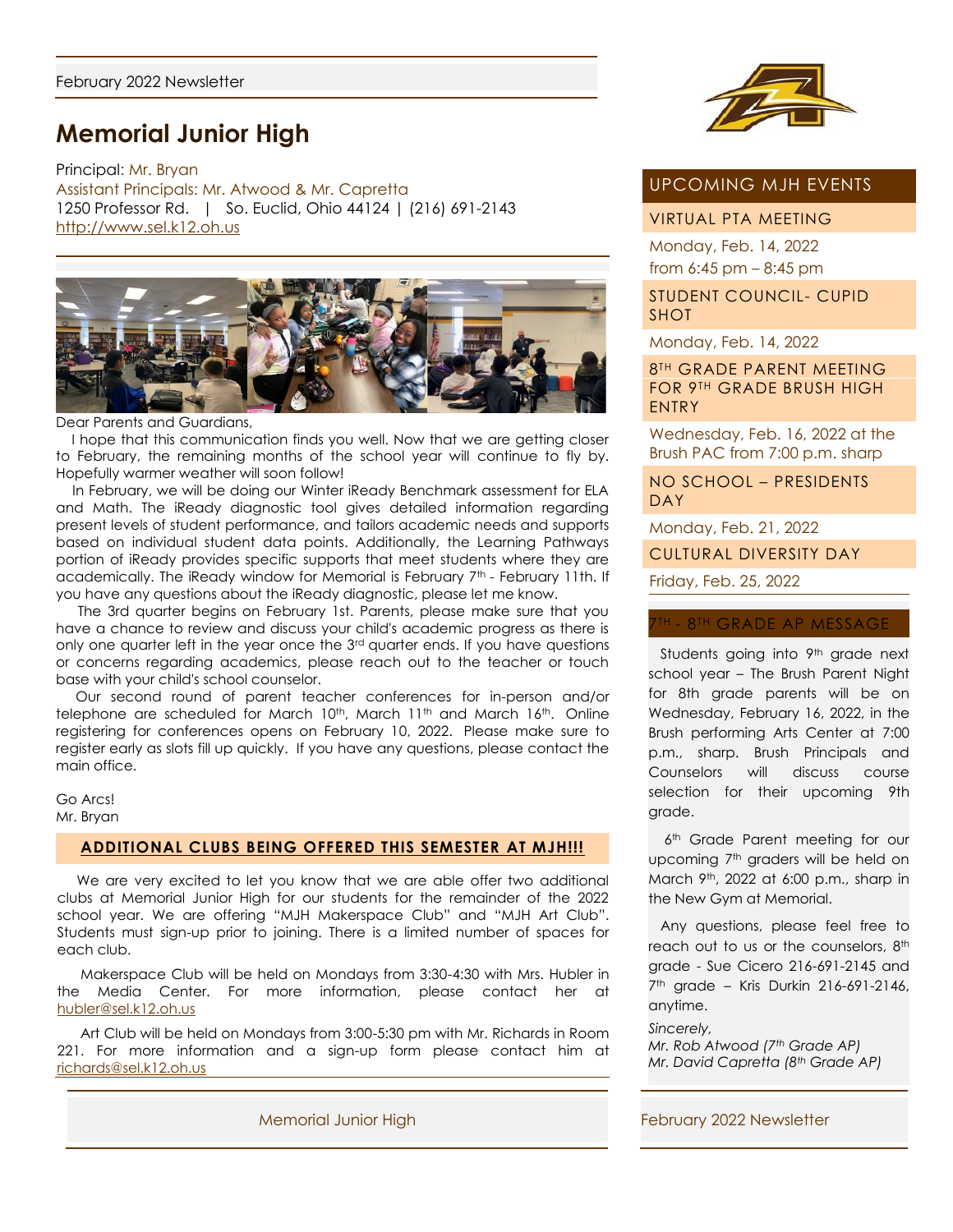

# UPCOMING SPORT EVENTS

## **7TH – 8TH GRADE GIRLS BASKETBALL**

2/2, 2/3, 2/8, 2/10, 2/23, 2/24 **7TH – 8TH GRADE BOYS BASKETBALL** 

2/1

## **WRESTLING**

2/10



**BETTER, BECAUSE IT HAS TO BE.** 

**JET's PIZZA**

**Dine – To – Donate**

**Help support Memorial Junior High on Wednesday, February 23, 2022 from 5pm - 9pm**

**Present this flyer at the Lyndhurst location and Jet's Pizza® will donate up to 15% of your total food purchases to Memorial Junior High PTA!**





# **PRIVATE SCHOOL APPLICATIONS**

Any student who may be considering admission to a private school must inform your Memorial School Counselor. For admission purposes, school records must come directly from Memorial Jr. High to the other school. Parents will need to give written permission for us to do this. Most application packets have a release of information form you can sign and send to us. Teacher recommendations can be sent directly to the teacher. Teacher recommendations will not be returned to the student or family. These recommendations will go directly to the school you are applying to. Any questions please contact Mrs. Sue Cicero at cicero@sel.k12.oh.us

# **MJH CONFERENCES**

Our school is using PTCFast.com to make signups as convenient as possible this year. In-person and Phone Conferences will be open for scheduling on February 10, 2022. Please enter the following web address into your browser window:

#### **https://www.ptcfast.com/schools/Memorial\_Junior\_High\_1**

Then click the teachers that you wish to meet and the available time slots. Enter in your contact information and you are all set!

We sincerely hope you will be able to attend the March Parent/Teacher In-person/ Telephone Conferences at Memorial Junior High School. If you have any questions or concerns, please contact Mrs. Heitman-Laszlo at 216-691-2143.

#### *SPORT UPDATES*



 Spring Sports is right around the corner with Softball and Baseball Open Gym underway. Please check the athletic website for specific dates for additional spring sports. Please note: If you are currently playing Basketball or Wrestling you cannot participate in Open Gym until the end of your season. Tryouts will not take place for Spring sports until Winter sports are completed. Our perspective athletes should be working hard both in and out of the classroom. In order to be eligible to participate in athletics, students must pass at least five classes, complete athletic forms, and have a physical on file. The third quarter ends on March 18th, 2022, but grades can be viewed at any time by accessing Schoology or Progressbook. Forms are accessed online through the link below. Physicals can be turned in at the Main Office or emailed to [commander@sel.k12.oh.us](mailto:commander@sel.k12.oh.us) If you have any questions, please contact the Athletic Dept. at 216-691-2100.

FORMS:<http://www.sel.k12.oh.us/AthleticForms.aspx>

Memorial Junior High **February 2022 Newsletter**